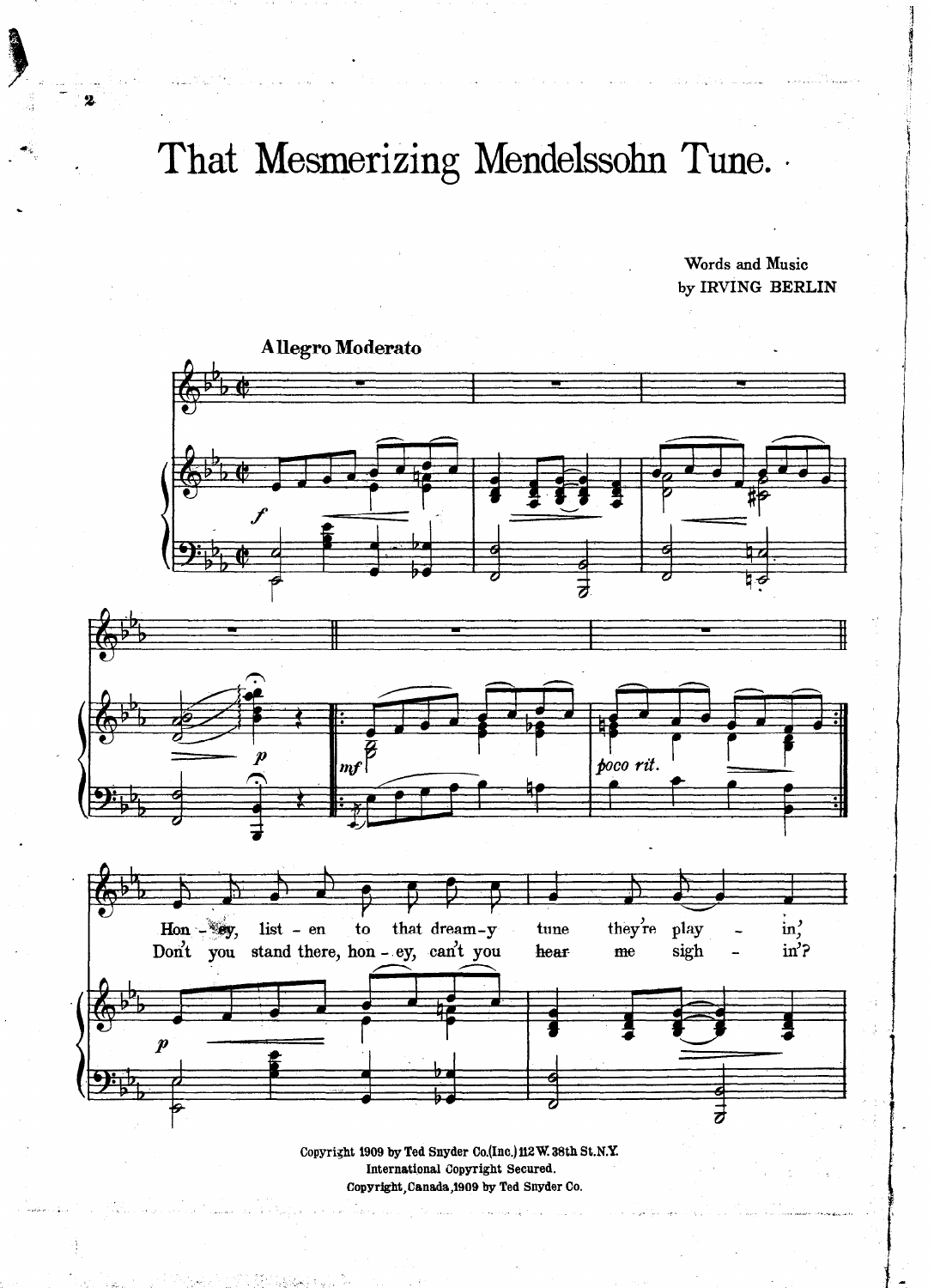

Love Me To A Tune etc. 4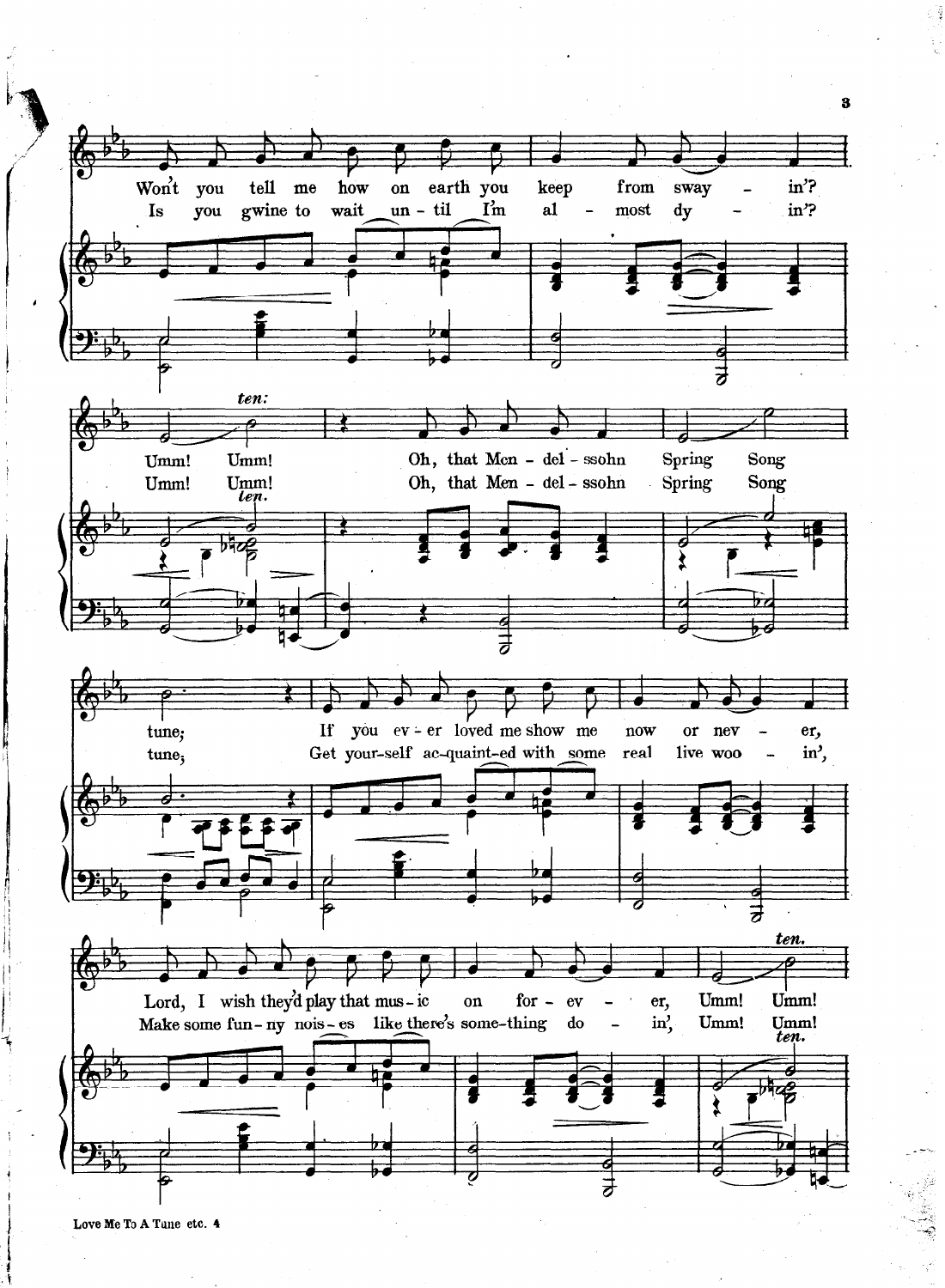